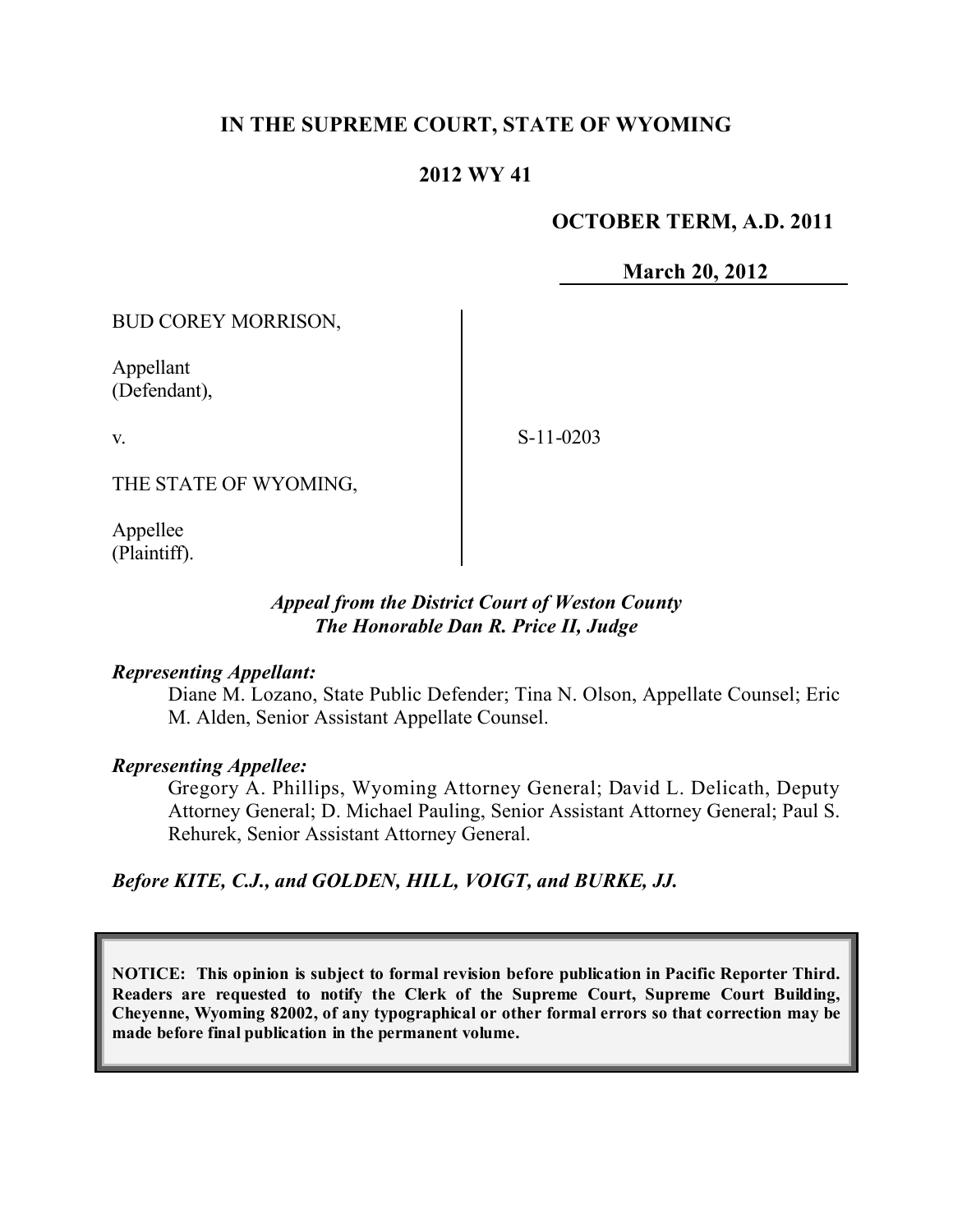### **VOIGT, Justice.**

[¶1] The appellant contends that he did not receive full credit against his sentence for all presentence time served, and that he should not have been assessed an indigent civil legal services fee. We disagree as to the first issue, we decline to address the second, and we affirm.

#### **ISSUES**

[¶2] 1. Is the appellant's sentence illegal because he did not receive credit for the time he spent, presentence, in a residential substance abuse treatment facility?

2. Is the appellant's sentence illegal because he should not have been assessed an indigent civil legal services fee?

### **STANDARD OF REVIEW**

[¶3] "The question of whether a sentence is illegal because it does not include proper credit for time served is a question of law that we review *de novo*." *Hagerman v. State*, 2011 WY 151, ¶ 3, 264 P.3d 18, 19 (Wyo. 2011). The same standard applies to the second issue.

## **FACTS**

[¶4] The material facts of this case are all procedural facts. On April 27, 2009, the appellant was arrested for felony attempted larceny.<sup>1</sup> An initial appearance was held in the circuit court on April 29, 2009, and an Order Setting Bail, with a \$10,000 cash or surety appearance bond, was entered the same day. After a preliminary hearing, the appellant was bound over to the district court for trial. At his arraignment in district court on May 20, 2009, the appellant pled not guilty. Bond was not mentioned, and the appellant remained in jail.

[¶5] On August 10, 2009, the appellant filed a Motion for Furlough and Continuance of Pretrial Conference and Jury Trial. Attached to the motion was a letter from WYSTAR, a residential substance abuse treatment facility, indicating that the appellant had been accepted into WYSTAR's treatment program. The motion indicated that the State did not object to the furlough on the condition that the appellant "acknowledge that a refusal to abide by the terms of the release is punishable as a charge of felony escape." On the same date, the district court entered an Order for Furlough and Continuance of Pretrial Conference and Jury Trial. For our present purposes, three terms of that order are

 $1$  There is a companion burglary case, but we need not consider that matter, as it does not affect the issue involved herein.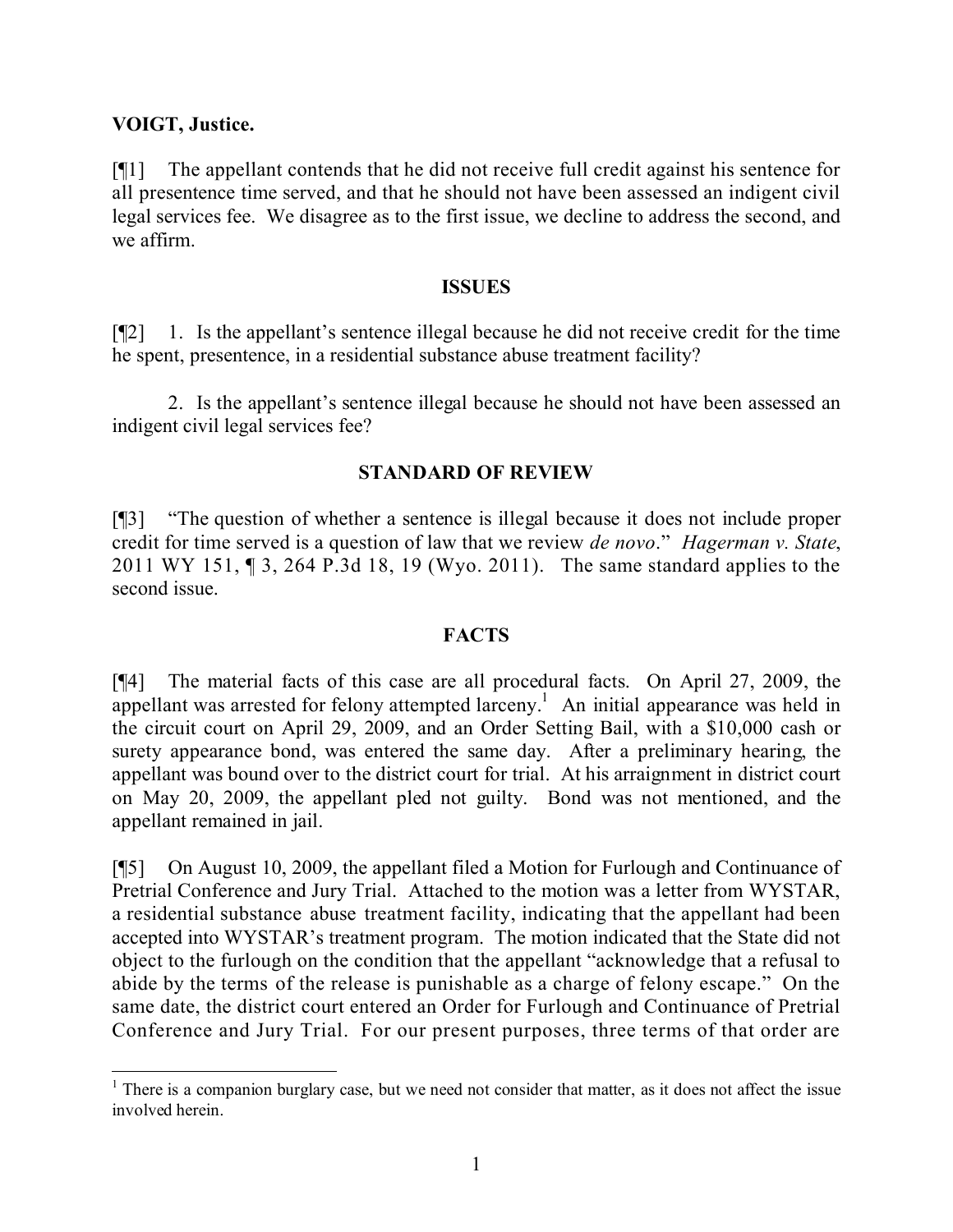significant: (1) the appellant was released from custody to travel to WYSTAR on his own; (2) the appellant was to return directly to jail upon his release from WYSTAR; and (3) the release to WYSTAR would not reduce the terms of his incarceration. In addition to these specific terms, the following language appeared on the order below the judge's signature:

## DEFENDANT TAKE **NOTICE:** FAILURE TO RETURN TO THE DETENTION CENTER AS REQUIRED IS A CRIME (ESCAPE FROM CUSTODY)

I understand and accept the conditions imposed upon my Furlough/Conditional Release privileges by the Order and agree to fully abide by each and every condition therein.

The appellant signed below this notice on August 12, 2009.

[¶6] The appellant entered WYSTAR on September 1, 2009. Based upon his good standing in the program, the appellant and the State entered into a Plea Agreement and a Stipulated Motion to Modify Order for Furlough, both of which were filed on January 8, 2010. The relevant terms of those two documents were that the appellant would change his plea to guilty, the parties would recommend suspension of any period of incarceration, and the appellant would participate in WYSTAR's outpatient transition program as a condition of supervised probation. An Order Modifying Order for Furlough was entered on January 11, 2010. The appellant changed his plea to guilty on February 17, 2010, and a Judgment to that effect was entered on March 9, 2010. The Judgment indicated that bond would continue upon the same terms and conditions, and upon the additional condition that the appellant participate in WYSTAR's transition program.

[¶7] Unfortunately for the appellant, his resolve apparently deserted him, and he left the transition program on March 15, 2010, without finishing it. The State immediately filed a document entitled "Petition to Revoke Bond W.R.Cr.P. Rule 46.4(c)(1)," and a Bench Warrant was issued on March 16, 2010. The appellant remained at large until he was arrested on January 18, 2011. At his initial appearance, the appellant admitted the allegations of the petition. An Order Revoking Post Conviction Release was entered on February 17, 2011, and the appellant was incarcerated pending sentencing.

[¶8] Sentencing took place on April 14, 2011. The appellant was sentenced to the custody of the Wyoming Department of Corrections for a period of not less than three years and not more than five years, with credit for 214 days already served. The 214 days credit did not include any of the time the appellant was at WYSTAR, for which period the district court specifically refused to grant credit.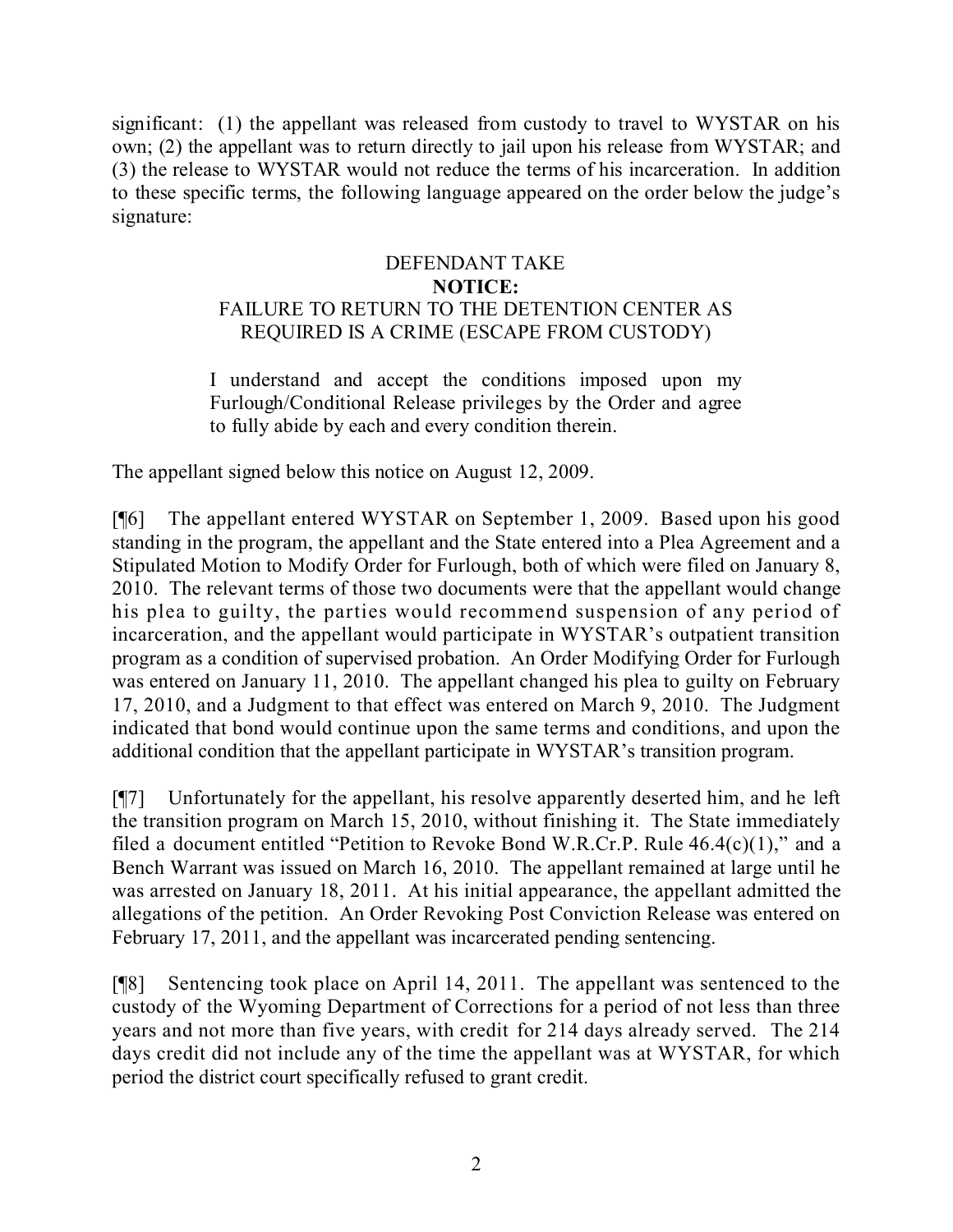#### **DISCUSSION**

#### *Is the appellant's sentence illegal because he did not receive credit for the time he spent, presentence, in a residential substance abuse treatment facility?*

[¶9] We begin our discussion of this issue with the observation that no statute or court rule authorizes Wyoming's trial courts to grant furloughs to criminal defendants.<sup>2</sup> Instead, trial courts have at their disposal the tools of bail and conditional release. We will briefly outline the relevant structure of that system.

[¶10] Article 1, Section 14 of the Wyoming Constitution provides that "[a]ll persons shall be bailable by sufficient sureties, except for capital offenses when the proof is evident or the presumption great. . . ." That principle is reiterated in Wyo. Stat. Ann. § 7-10-101(a) (LexisNexis 2011), which states that "[a] person arrested for an offense not punishable by death may be admitted to bail." In turn, Wyo. Stat. Ann. § 7-10-102 (LexisNexis 2011) establishes the role of court rules in governing bail and conditional release:

> The rules promulgated by the Wyoming supreme court shall govern in all matters relating to the terms, amount and conditions of bail, justification of sureties and procedures for forfeiture, enforcement and exoneration upon breach or default of the conditions of bail.

[¶11] The court rule governance of presentencing release begins with W.R.Cr.P. 46, which provides in pertinent part as follows:

> (a) *Prior to trial*. ― Eligibility for release prior to trial shall be in accordance with Rules 46.1 and 46.3.

> > **. . . .**

(c) *Pending sentence and notice of appeal*. ― Eligibility for release pending sentence . . . shall be in accordance with Rule 46.2. . . .

. . . .

<sup>&</sup>lt;sup>2</sup> The only statutory furlough program is found in Wyo. Stat. Ann. § 7-13-701 (LexisNexis 2011), which program is limited to the Department of Corrections.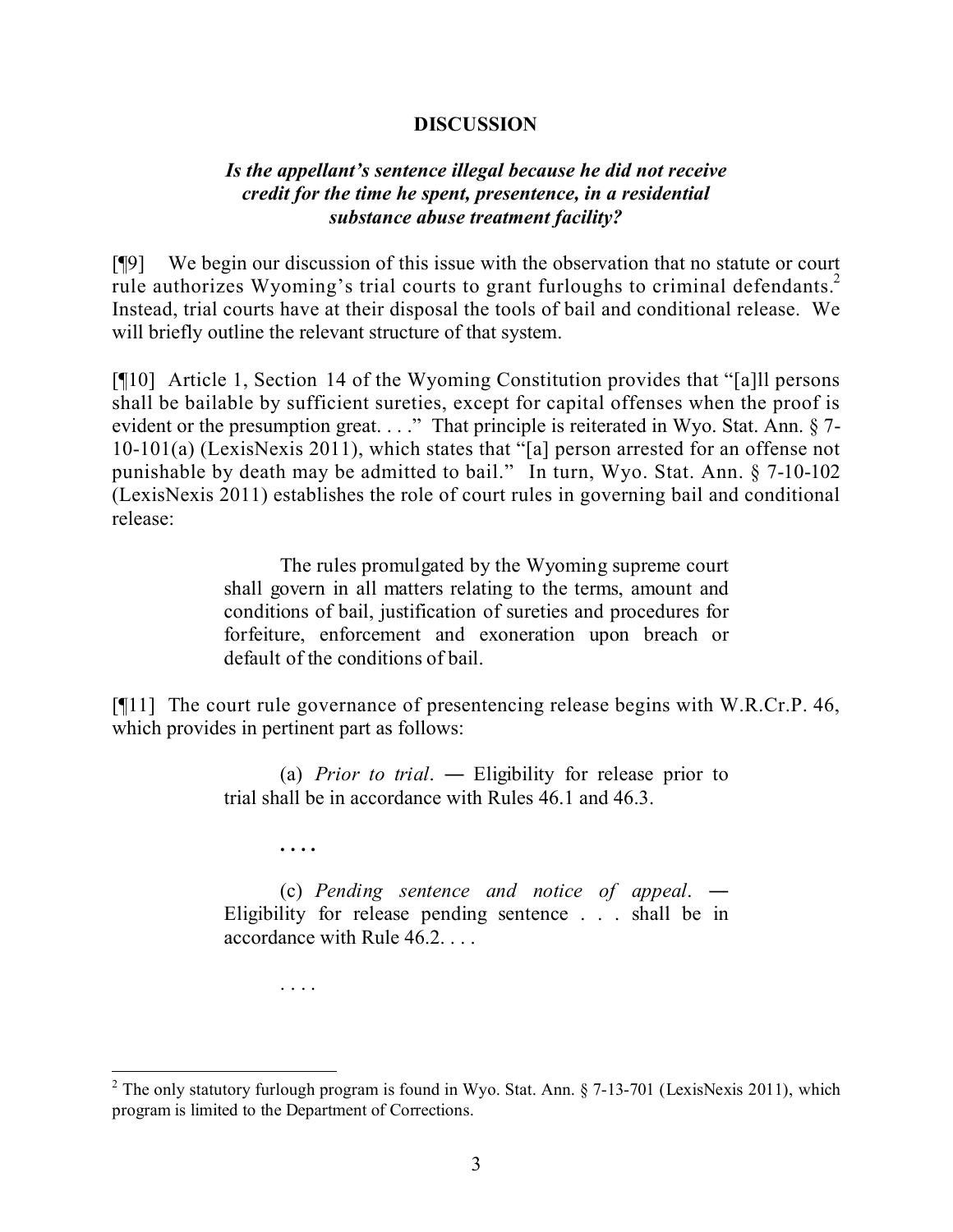W.R.Cr.P. 46.3 applies to the detention and release of material witnesses, and does not apply in the instant case. W.R.Cr.P. 46.2(a) makes W.R.Cr.P. 46.1(b) and (c) applicable to those defendants who have been found guilty, but who are awaiting imposition or execution of sentence.

[¶12] In the present case, the appellant was conditionally released—given a "furlough"—after he had pled not guilty and was awaiting trial. During the period of that conditional release, he returned to court, changed his plea to guilty, and a judgment of guilt was entered. Consequently, his conditional release was first governed by W.R.Cr.P. 46(a), and later by W.R.Cr.P. 46(c) and W.R.Cr.P. 46.2(a). This is largely a distinction without a difference, however, because W.R.Cr.P. 46.1, in the end, establishes the applicable procedures in either case. We will now address that rule as it pertains to this case.

[ $[13]$  W.R.Cr.P. 46.1(a) repeats the principle that bail is available to all defendants except in certain capital cases. W.R.Cr.P. 46.1(a)(2) establishes that a defendant's release may be on personal recognizance, upon execution of an unsecured bond, or upon conditions. W.R.Cr.P. 46.1(b) describes the process for ordering the release of a defendant where the trial court determines that the only necessary bond condition is that the defendant commit no crimes during the period of release. W.R.Cr.P. 46.1(c), which applies in the instant case, provides in pertinent part as follows:

(c) *Release on conditions*. ―

. . . .

(1) If the judicial officer determines that the release described in subdivision (b) will not reasonably assure the appearance of the person as required or will endanger the safety of any other person or the community, such judicial officer shall order the pretrial release of the person:

(A) Subject to the condition that the person not commit a federal, state, or local crime during the period of release; and

(B) Subject to the least restrictive further condition, or combination of conditions, which will reasonably assure the appearance of the person as required and the safety of any other person and the community, which may include the condition that the person:

4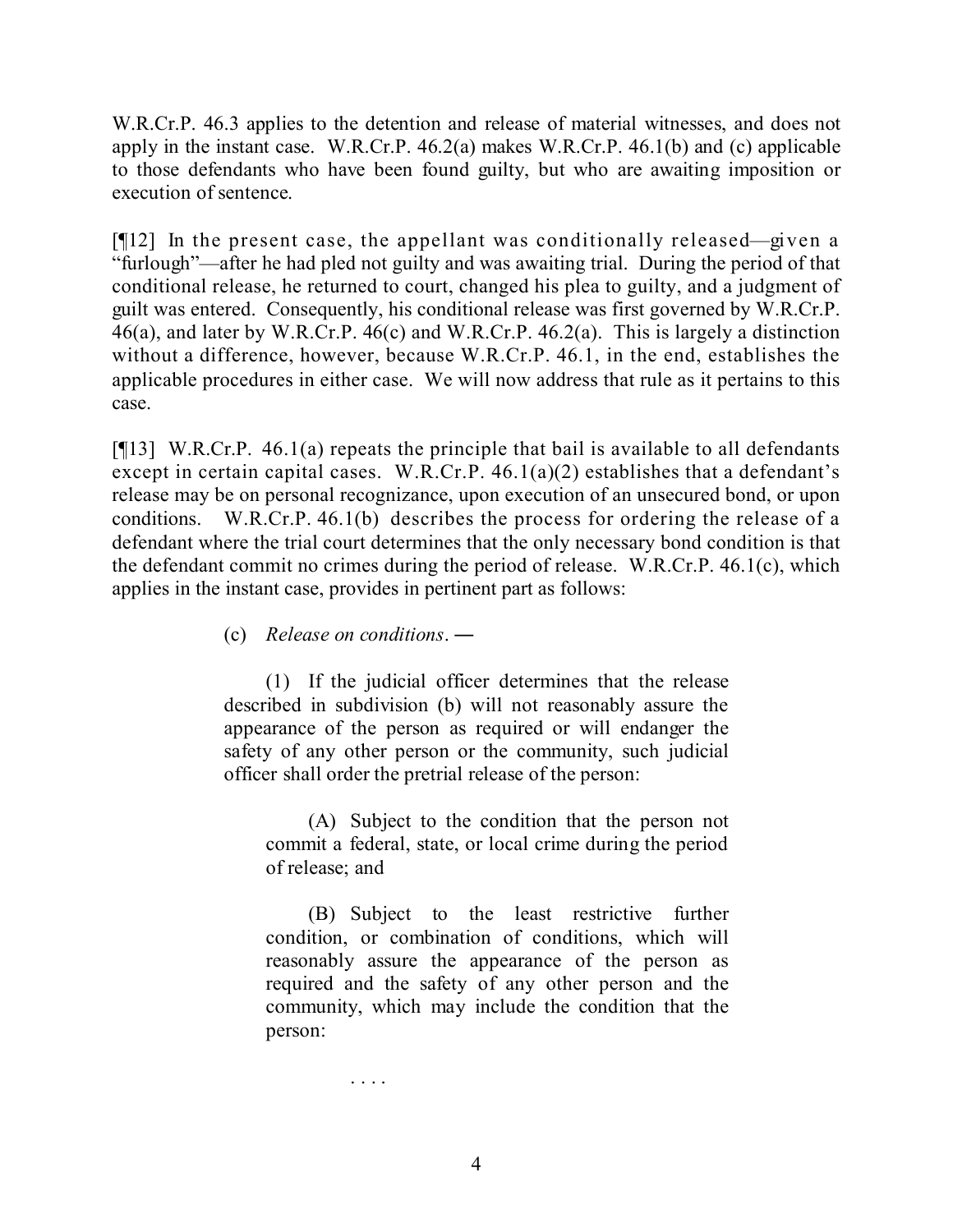(x) Undergo available medical, psychological, or psychiatric treatment, including treatment for drug or alcohol dependency, and remain in a specified institution if required for that purpose[.]

[¶14] Clearly, a conditional release pursuant to these court rules was what was done in this case, even though it may have been called a "furlough." *See Westmark v. State*, 864 P.2d 1031, 1033 (Wyo. 1993) (the character of the leave, rather than the title of the document, is controlling). *See also Russell v. Sullivan*, 2012 WY 20, ¶ 16, 270 P.3d 677, 681 (Wyo. 2012); *Mathewson v. Estate of Nielsen*, 2011 WY 71, ¶ 12, 252 P.3d 958, 961 (Wyo. 2011); and *Plymale v. Donnelly*, 2006 WY 3, ¶ 6, 125 P.3d 1022, 1024 (Wyo. 2006) (the substance of a filed document, rather than its title, determines what it is). The State certainly recognized the applicability of these court rules by citing directly to them in its Petition to Revoke Bond W.R.Cr.P. Rule  $46.4(c)(1)^3$  We do not consider the "furlough" given to the appellant to be anything other than a modification of the Order Setting Bail resulting in a conditional release under the above rules**. 4**

[¶15] All of the preceding discussion has led us to the following dispositive point: the language at the end of the furlough order giving notice to the appellant that he was subject to an escape charge if he failed to return to the detention center—the language not made a part of the order, but signed by the appellant—was contrary to law. Wyo. Stat. Ann. § 6-5-206(a) (LexisNexis 2011) defines the crime of escape as follows: "A person commits a crime if he escapes from official detention. . . ." Central to the present controversy is the definition of "official detention" found in Wyo. Stat. Ann. § 6-5- 201(a)(ii) (LexisNexis 2011):

> (ii) "Official detention" means arrest, detention in a facility for custody of persons under charge or conviction of crime or alleged or found to be delinquent, detention for extradition or deportation, or detention in any manner and in any place for law enforcement purposes. *"Official detention" does not include* supervision on probation or parole or *constraint incidental to release on bail*[.]

(Emphasis added.) This fact—that violation of conditional release while on bail is not punishable as escape from official detention—is reinforced by the fact that W.R.Cr.P. 46.4, cited by the State in its petition to revoke bond, provides a full panoply of sanctions

<sup>&</sup>lt;sup>3</sup> The rule cited in the petition's title provides the sanctions for failing to appear and for violating the terms of conditional release.

<sup>&</sup>lt;sup>4</sup> "What's in a name? That which we call a rose by any other name would smell as sweet." WILLIAM SHAKESPEARE, ROMEO AND JULIET act 2, sc. 2.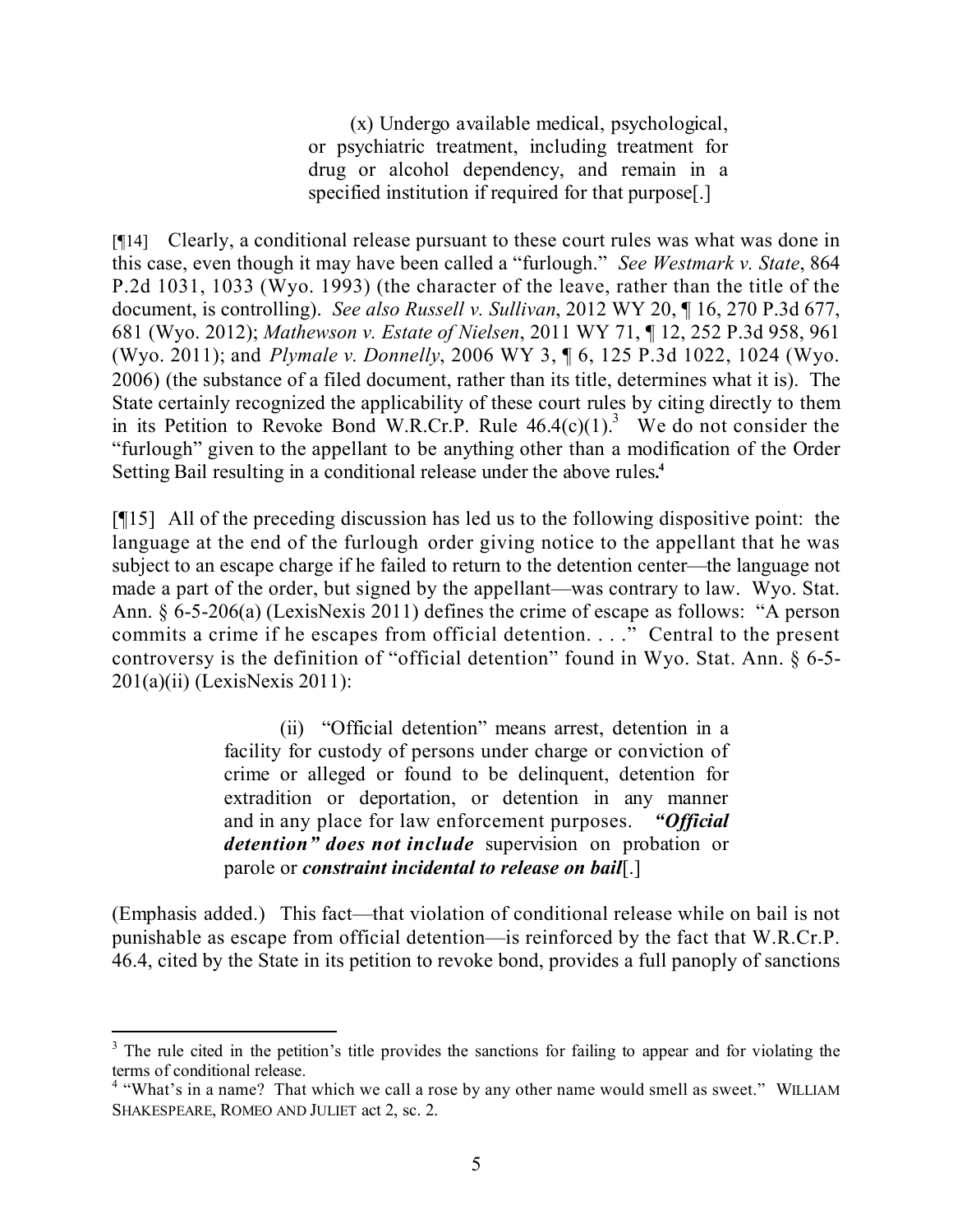for such violation, including revocation of the order of release, forfeiture of bond, and punishment for contempt of court.

[¶16] While released to participate in the WYSTAR program, the appellant was not in official detention and was not subject to a charge of escape from official detention, and was not, therefore, entitled to credit against his prison sentence for that time period. Neither was he in custody due to the financial inability to post bond; rather, he was released from custody without being required to post a bond, cash or surety. We have reviewed our jurisprudence regarding credit for time served, and we find no case that requires credit to be granted in this case. *See*, *e.g.*, *Hagerman*, 2011 WY 151, ¶¶ 12-13, 264 P.3d at 21 (credit required where financial inability to post bond, probationer subject to charge of escape from official detention while in inpatient treatment facility, or where concurrent sentences imposed in a single case); *Center v. State*, 2011 WY 73, ¶ 9, 252 P.3d 963, 966 (Wyo. 2011) (credit required where appellant subject to immediate imprisonment upon failure to complete inpatient treatment program during period execution of sentence was stayed); *Endris v. State*, 2010 WY 73, ¶ 17, 233 P.3d 578, 582 (Wyo. 2010) (credit required where probationer subject to charge of escape from official detention while in adult community corrections facility); *Swain v. State*, 2009 WY 142, ¶ 9, 220 P.3d 504, 506 (Wyo. 2009) (credit required where probationer in custody awaiting revocation proceedings where revocation directly attributable to underlying conviction); *Beyer v. State*, 2008 WY 137, ¶ 11, 196 P.3d 777, 780 (Wyo. 2008) (credit not required where probationer in inpatient treatment facility not subject to charge of escape); *Abitbol v. State*, 2008 WY 28, ¶¶ 13-17, 178 P.3d 415, 418-19 (Wyo. 2008) (credit not required on both sentences where appellant sentenced to concurrent sentences in two different cases; credit not required where confinement would have continued despite posting of bond because of existence of separate charges; credit required where confinement related solely to inability to post bond); *Yellowbear v. State*, 874 P.2d 241, 246 (Wyo. 1994) (credit required where appellant subject to charge of escape from official detention while in community corrections facility, but not required while appellant in inpatient treatment facility and not subject to such charge); and *Prejean v. State*, 794 P.2d 877, 878 (Wyo. 1990) (credit required for period defendant in Wyoming State Hospital pending examination, and for period appellant in community corrections facility). Of course, it is not surprising that credit for time served due to "constraint incidental to release on bail" has not been required by this Court, given the dictate of Wyo. Stat. Ann.  $\frac{6}{5}$ -5-201(a)(ii) that such circumstances do not constitute "official detention."

### *Is the appellant's sentence illegal because he should not have been assessed an indigent civil legal services fee?*

[¶17] The appellant was arraigned on May 20, 2009, and he was sentenced on April 14, 2011. Between those two dates, Wyo. Stat. Ann. § 6-10-102 (LexisNexis 2011) was amended to require the court to impose a \$10.00 indigent civil legal services fee in